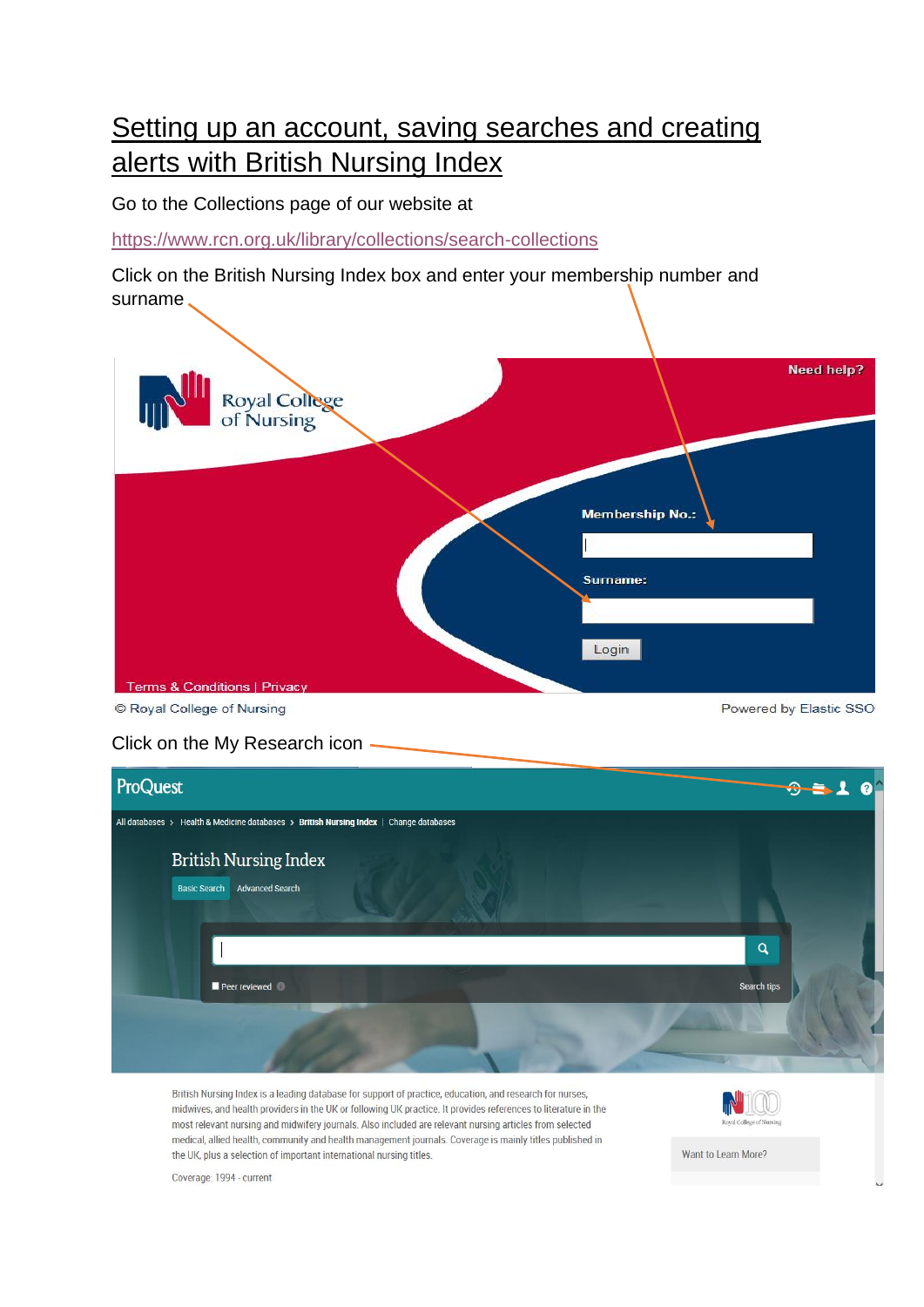## Create a My Research account,

| ProQuest                                                                                                                    |         | ல                                                                                                                                                                                                                       |
|-----------------------------------------------------------------------------------------------------------------------------|---------|-------------------------------------------------------------------------------------------------------------------------------------------------------------------------------------------------------------------------|
| All databases > Health & Medicine databases > British Nursing Index   Chanve databases                                      |         |                                                                                                                                                                                                                         |
| <b>British Nursing Index</b>                                                                                                |         |                                                                                                                                                                                                                         |
| <b>Advanced Search</b><br><b>Basic Search</b>                                                                               |         |                                                                                                                                                                                                                         |
| Widgets<br>Sign in<br>Welcome to My Research!<br>Existing user - Sign in<br>Username:<br>Password:<br>Forgot your password? | Sign in | New to My Research?<br>Discover more with ProQuest by creating a personal My Research account.<br>Setting up a My Research account is simple and free to all ProQuest users. Learn more<br>Create a My Research account |
| With a My Research account you will have immediate access to the following ProQuest research tools:                         |         |                                                                                                                                                                                                                         |
| <b>Saved Documents</b><br>(ආ                                                                                                |         | Preferences                                                                                                                                                                                                             |

You can now carry out a search and save your search strategies and set up alerts for new materials. Click on save search/alert button

If you wish to save your search within the drop down menu select "Save search", a new box will ask you to name your search, and if you wish add a note, click on Save.

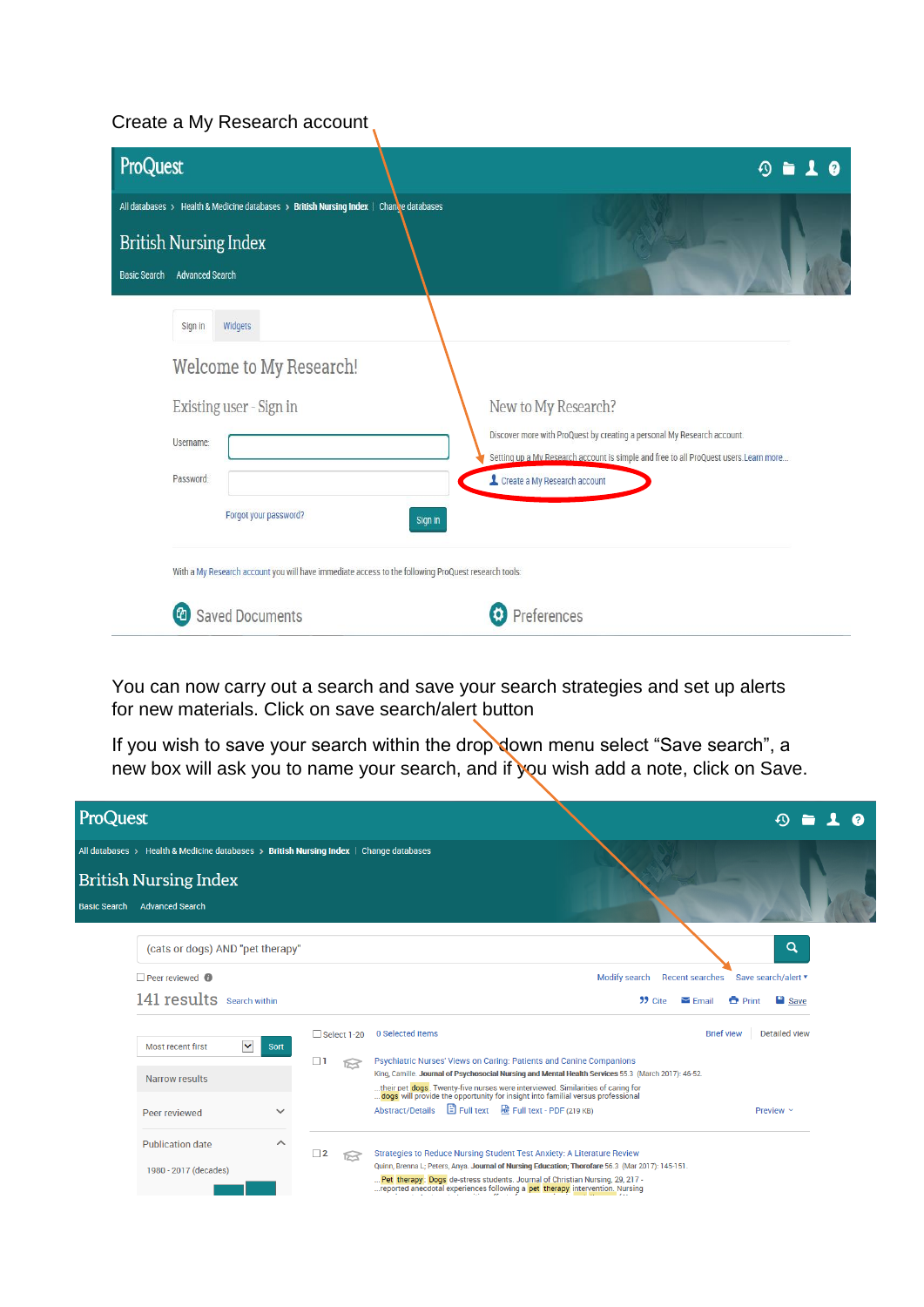To create an alert, within the drop down menu select "Create alert" a new box will ask you to:

Name this alert, name who you would like to receive the alert, define the content and how frequently you would like to receive it (daily, weekly, monthly, quarterly); and when you would like it to stop.

NOTE: the alert will be set up for the last line of your search only, so if you think you may want alerts on lots of aspects of a topic you will need to set up alerts each time you carry out a new search string.



Once you have saved your search strategies and alerts it is very straightforward to manage these. Go back into the My Research icon to delete or modify your saved search strategies